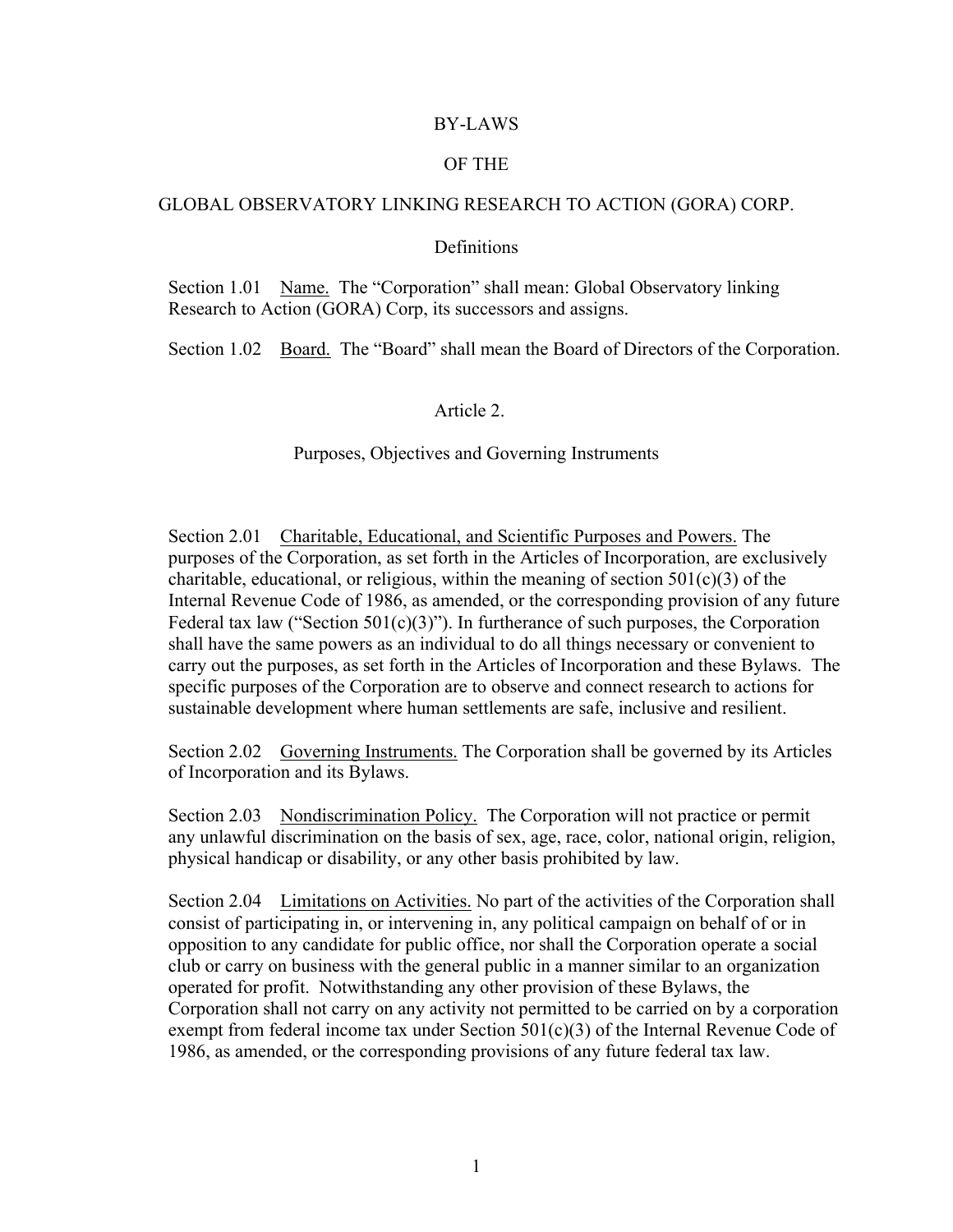## Article 3.

# Membership

The Corporation shall have no members.

# Article 4.

# **Directors**

Section 4.01 Annual Meeting. A meeting of the Board shall be held annually at such place, on such date and at such time as may be fixed by the Board, for the purpose of electing Directors, receiving annual reports of the Board and Officers, and for the transaction of such other business as may be brought before the meeting.

Section 4.02 Number. The number of Directors constituting the entire Board shall be fixed by the Board, but such number shall not be less than three (3).

Section 4.03 Election and Term of Office. The initial Directors of the Corporation shall be those persons specified in the Certificate of Incorporation of the Corporation. Each Director shall hold office until the next annual meeting of the Board and until such Director's successor has been elected and qualified, or until his or her death, resignation or removal.

Section 4.04 Powers and Duties. Subject to the provisions of law, of the Certificate of Incorporation and of these By-Laws, but in furtherance and not in limitation of any rights and powers thereby conferred, the Board shall have the control and management of the affairs and operations of the Corporation and shall exercise all the powers that may be exercised by the Corporation.

Section 4.05 Additional Meetings. Regular meetings of the Board may be held at such times as the Board may from time to time determine. Special meetings of the Board may also be called at any time by the President or by a majority of the Directors then in office.

Section 4.06 Notice of Meetings. No notice need be given of any annual or regular meeting of the Board. Notice of a special meeting of the Board shall be given by service upon each Director in person or by mailing (including e-mail) the same to him or her at his or her post office address as it appears upon the books of the Corporation at least ten business days (Saturdays, Sundays and legal holidays not being considered business days for the purpose of these By-Laws) if given in person or by e-mail, or at least twenty business days, if given by mailing the same, before the date designated for such meeting specifying the place, date and hour of the meeting. Whenever all of the Directors shall have waived notice of any meeting either before or after such meeting, such meeting shall be valid for all purposes. A Director who shall be present at any meeting and who shall not have protested, prior to the meeting or at its commencement, the lack of notice to him or her, shall be deemed to have waived notice of such meeting. In any case, any acts or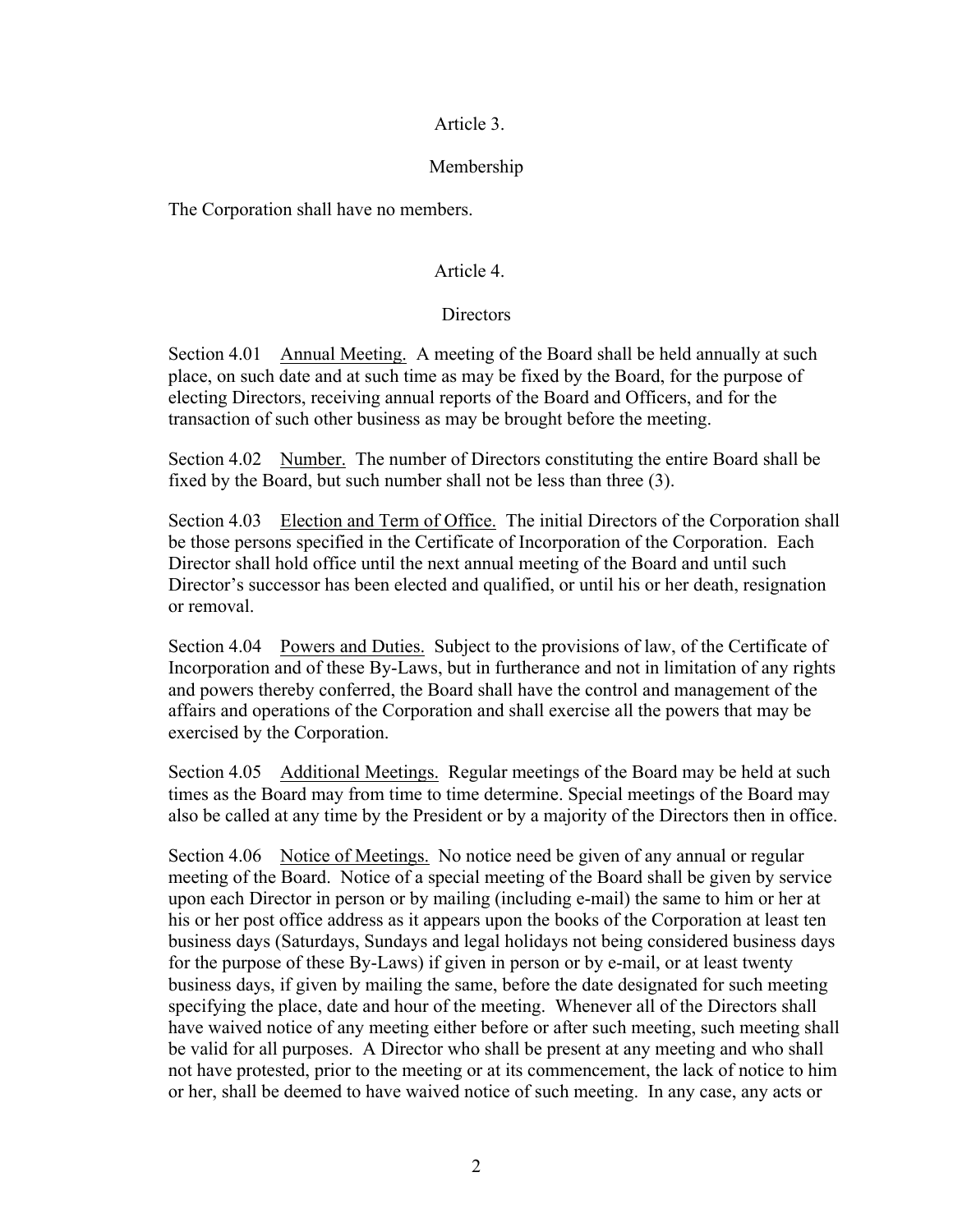proceedings taken at a Directors' meeting not validly called or constituted may be made valid and fully effective by ratification at a subsequent Directors' meeting that is legally and validly called. Except as otherwise provided herein, notice of any Directors' meeting or any waiver thereof need not state the purpose of the meeting, and, at any Directors' meeting duly held as provided in these By-Laws, any business within the legal province and authority of the Board may be transacted.

Section 4.07 Quorum. At any meeting of the Board, a majority of the Directors then in office shall be necessary to constitute a quorum for the transaction of business. However, should a quorum not be present, a majority of the Directors present may adjourn the meeting from time to time to another time and place, without notice other than announcement at such meeting, until a quorum shall be present.

Section 4.08 Voting. At all meetings of the Board, each Director shall have one vote. In the event that there is a tie in any vote, the President shall have an additional vote to be the tie-breaker.

Section 4.09 Action Without a Meeting. Any action required or permitted to be taken by the Board or any committee thereof may be taken without a meeting if all members of the Board or any such committee consent in writing to the adoption of a resolution authorizing the action. The resolution and the written consents thereto by the members of the Board or any such committee shall be filed with the minutes of the proceedings of the Board or such committee.

Section 4.10 Removal. Any Director may be removed for cause by vote of the Board provided there is a quorum of not less than a majority present at the meeting at which such action is taken.

Section 4.11 Resignation. Any Director may resign from office at any time by delivering a resignation in writing to the Board of Directors, and the acceptance of the resignation, unless required by its terms, shall not be necessary to make the resignation effective.

Section 4.12 Vacancies. Any newly created directorships and any vacancy occurring on the Board arising at any time and from any cause may be filled by the vote of a majority of the Directors then in office at any Directors' meeting. A Director elected to fill a vacancy shall hold office for the unexpired term of his or her predecessor.

Section 4.13 Committee. The Board, by resolution adopted by a majority of the entire Board, may designate from among the Directors an executive committee and other standing committees, each consisting of three or more Directors, to serve at the pleasure of the Board, and each of which, to the extent provided in such resolution, shall have the authority of the Board. The Board may designate one or more Directors as alternate members of any such committee, who may replace any absent member or members at any meeting of such committee.

Section 4.14 Participation by Telephone or other communication means. Any one or more members of the Board or any committee thereof may participate in a meeting of the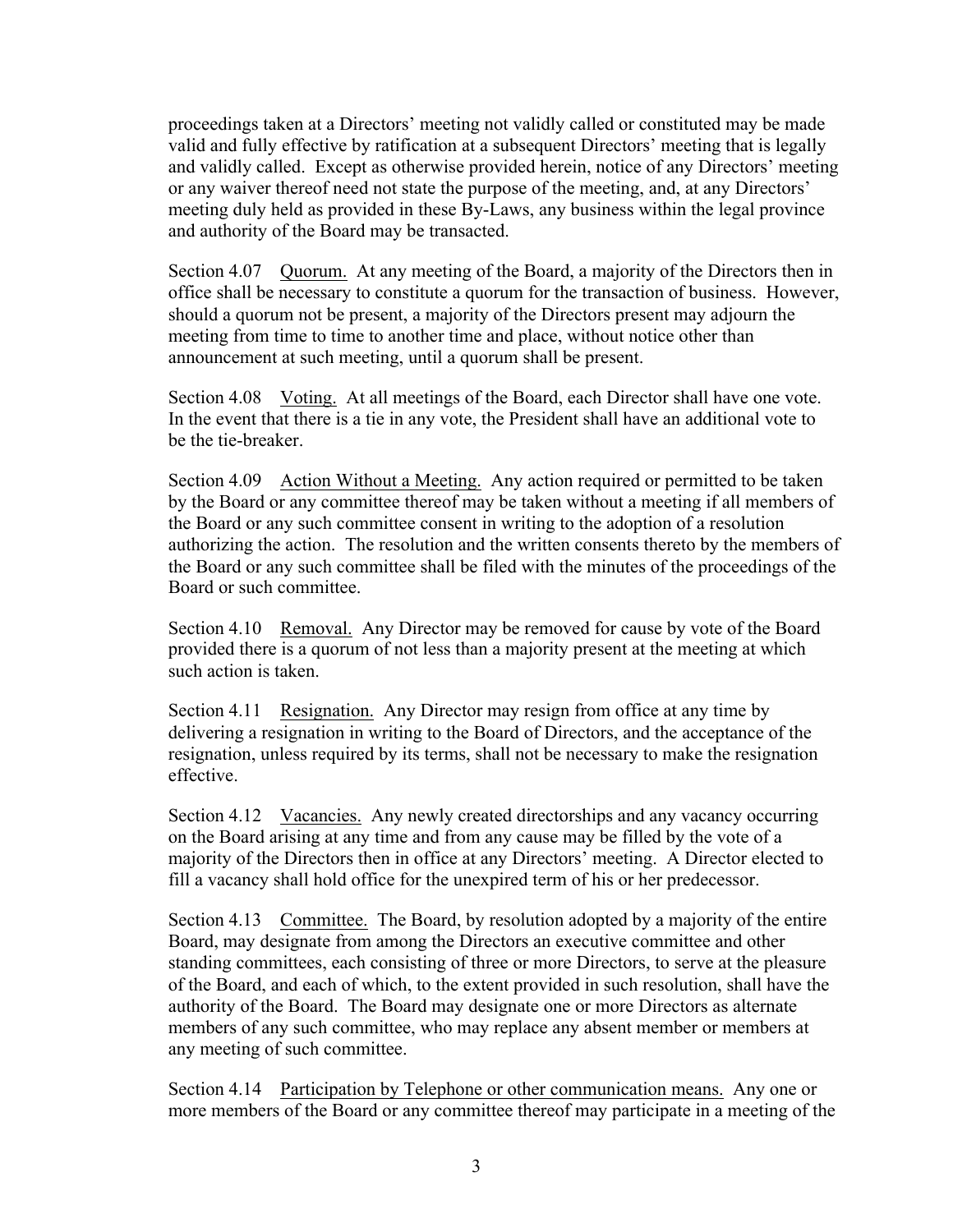Board or such committee by means of a conference telephone or similar communications equipment allowing all persons participating in the meeting to hear each other at the same time. Participation by such means shall constitute presence in person at a meeting.

## Article 5.

## **Officers**

Section 5.01 Election and Qualifications; Term of Office. The Officers of the Corporation shall be a President, a Secretary, a Treasurer, and a Vice-President. The Officers shall be elected by the Board at the annual meeting of the Board and each Officer shall hold office for a term of one year and until such Officer's successor has been elected or appointed and qualified, unless such Officer shall have resigned or shall have been removed as provided in Sections 8 and 9 of this Article V. The same person may hold more than one office, except that the same person may not be both President and Secretary. The Board may appoint such other Officers as may be deemed desirable, including one or more Vice-Presidents, one or more Assistant Secretaries, and one or more Assistant Treasurers. Such Officers shall serve for such period as the Board may designate.

Section 5.02 Vacancies. Any vacancy occurring in any office, whether because of death, resignation or removal, with or without cause, or any other reason, shall be filled by the Board.

Section 5.03 Powers and Duties of the President. The President shall be the Chief Executive Officer of the Corporation. The President shall from time to time make such reports of the affairs and operations of the Corporation as the Board may direct and shall preside at all meetings of the Board. The President shall have such other powers and shall perform such other duties as may from time to time be assigned to the President by the Board.

Section 5.04 Powers and Duties of the Vice-Presidents. Each of the Vice-Presidents, if any, shall have such powers and shall perform such duties as may from time to time be assigned to such Vice President by the Board.

Section 5.05 Powers and Duties of the Secretary. The Secretary shall record and keep the minutes of all meetings of the Board. The Secretary shall circulate minutes of all meetings to Directors. The Secretary shall be the custodian of, and shall make or cause to be made the proper entries in, the minute book of the Corporation and such books and records as the Board may direct. The Secretary shall be the custodian of the seal of the Corporation and shall affix such seal to such contracts, instruments and other documents as the Board or any committee thereof may direct. The Secretary shall have such other powers and shall perform such other duties as may from time to time be assigned to the Secretary by the Board.

Section 5.06 Powers and Duties of the Treasurer. The Treasurer shall be the custodian of all funds and securities of the Corporation. Whenever so directed by the Board, the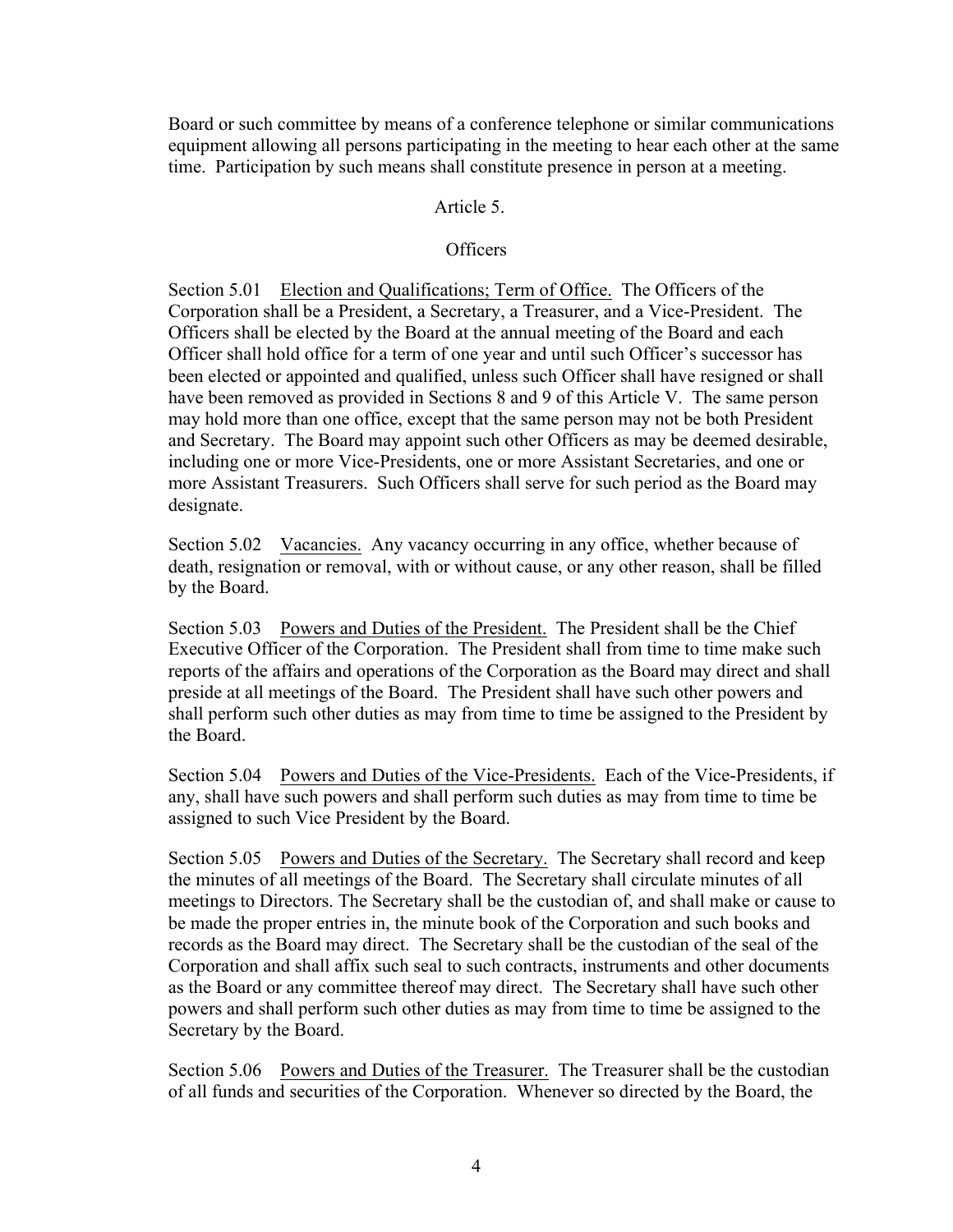Treasurer shall render a statement of the cash and other accounts of the Corporation, and the Treasurer shall cause to be entered regularly in the books and records of the Corporation to be kept for such purpose full and accurate accounts of the Corporation's receipts and disbursements. The Treasurer shall at all reasonable times exhibit the books and accounts to any Director upon application at the principal office of the Corporation during business hours. The Treasurer shall have such other powers and shall perform such other duties as may from time to time be assigned to the Treasurer by the Board.

Section 5.07 Delegation. In case of the absence of any Officer of the Corporation, or for any other reason that the Board may deem sufficient, the Board may at any time and from time to time delegate all or any part of the powers or duties of any Officer to any other Officer or to any Director or Directors.

Section 5.08 Removal. Any Officer may be removed from office at any time, with or without cause, by a vote of a majority of the Directors then in office at any meeting of the Board.

Section 5.09 Resignation. Any Officer may resign his or her office at any time, such resignation to be made in writing and to take effect immediately without acceptance by the Corporation.

## Article 6.

## Bank Accounts, Checks, Contracts and Investments

Section 6.01 Bank Accounts, Checks and Notes. The Board is authorized to select the banks or depositories it deems proper for the funds of the Corporation. The Board shall determine who shall be authorized from time to time on the Corporation's behalf to sign checks, drafts or other orders for the payment of money, acceptances, notes or other evidences of indebtedness.

Section 6.02 Contracts. The Board may authorize any Officer or Officers, agent or agents, in addition to those specified in these By-Laws, to enter into any contract or execute and deliver any instrument in the name of and on behalf of the Corporation, and such authority may be general or confined to specific instances. Unless so authorized by the Board, no Officer, agent or employee shall have any power or authority to bind the Corporation by any contract or engagement or to pledge its credit or render it liable for any purpose or to any amount.

Section 6.03 Investments. The funds of the Corporation may be retained in whole or in part in cash or be invested and reinvested from time to time in such property, real, personal or otherwise, or stocks, bonds or other securities, as the Board may deem desirable.

## Article 7.

## Conflict of Interest Policy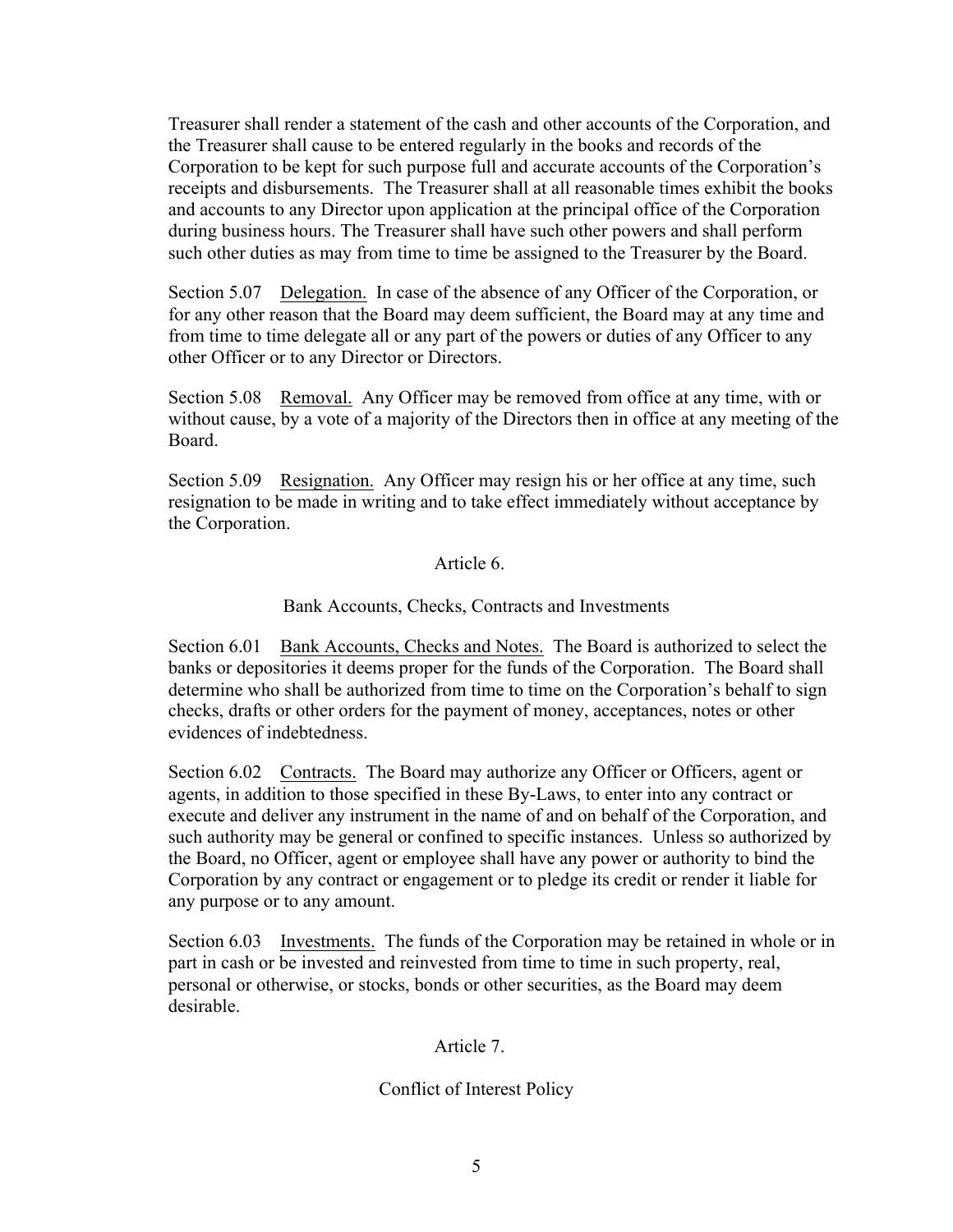Section 7.01 Purpose. The purpose of the conflict of interest policy is to protect the Corporation's interest when it is contemplating entering into a transaction or arrangement that might benefit the private interest of an officer or director of the Corporation or might result in a possible excess benefit transaction. This policy is intended to supplement but not replace any applicable state and federal laws governing conflict of interest applicable to nonprofit and charitable organizations.

## Section 7.02 Definitions

#### 1. Interested Person

Any director, principal officer, or member of a committee with governing board delegated powers, who has a direct or indirect financial interest, as defined below, is an interested person.

### 2. Financial Interest

A person has a financial interest if the person has, directly or indirectly, through business, investment, or family:

a. An ownership or investment interest in any entity with which the Corporation has a transaction or arrangement,

b. A compensation arrangement with the Corporation or with any entity or individual with which the Corporation has a transaction or arrangement, or c. A potential ownership or investment interest in, or compensation arrangement with, any entity or individual with which the Corporation is negotiating a transaction or arrangement. Compensation includes direct and indirect remuneration as well as gifts or favors that are not insubstantial.

A financial interest is not necessarily a conflict of interest. Under Section 3, b., a person who has a financial interest may have a conflict of interest only if the appropriate governing board or committee decides that a conflict of interest exists.

Section 7.03 Procedures

### 1. Duty to Disclose

In connection with any actual or possible conflict of interest, an interested person must disclose the existence of the financial interest and be given the opportunity to disclose all material facts to the directors and members of committees with governing board delegated powers considering the proposed transaction or arrangement.

### 2. Determining Whether a Conflict of Interest Exists

After disclosure of the financial interest and all material facts, and after any discussion with the interested person, he/she shall leave the governing board or committee meeting while the determination of a conflict of interest is discussed and voted upon. The remaining board or committee members shall decide if a conflict of interest exists.

### 3. Procedures for Addressing the Conflict of Interest

i. An interested person may make a presentation at the governing board or committee meeting, but after the presentation, he/she shall leave the meeting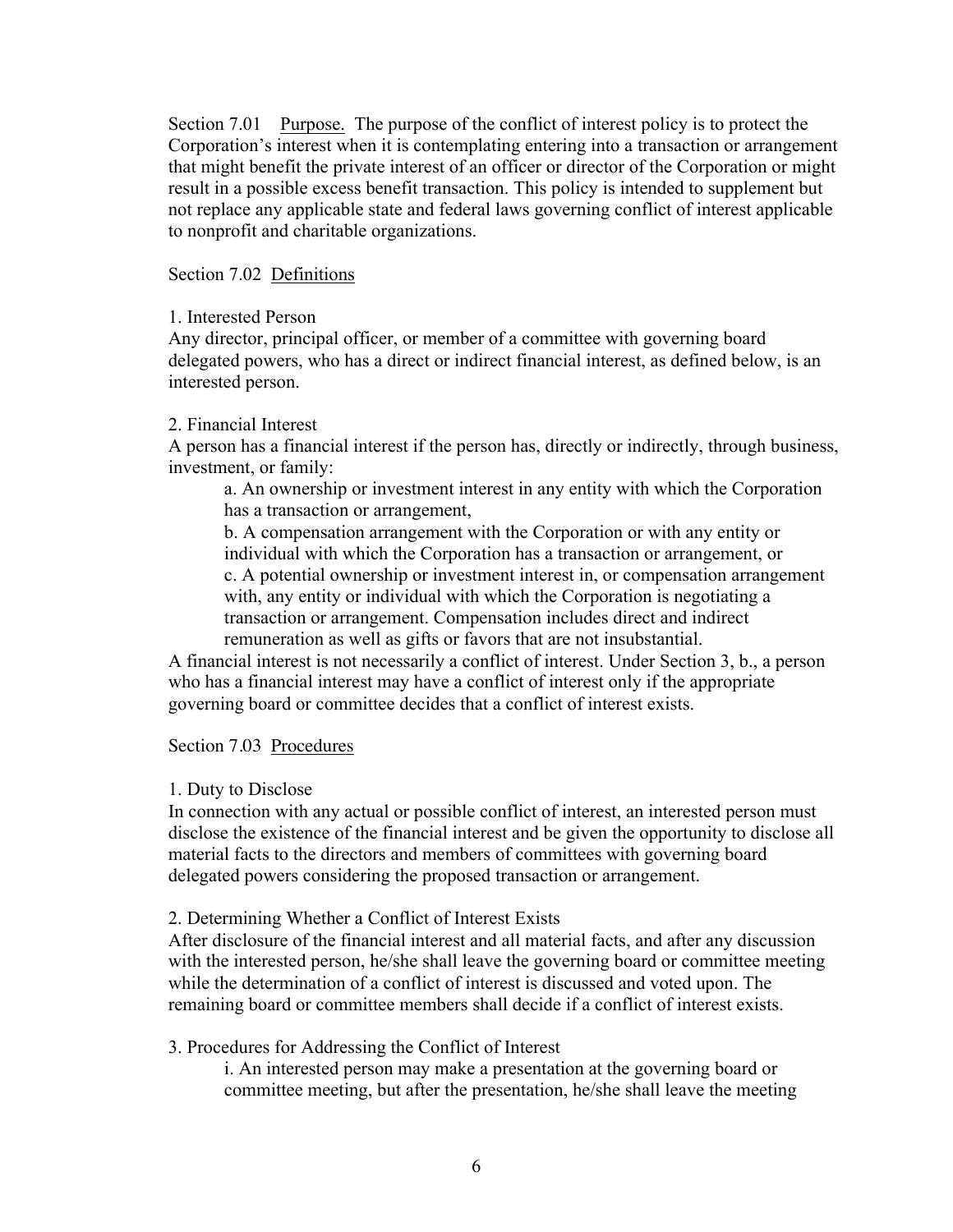during the discussion of, and the vote on, the transaction or arrangement involving the possible conflict of interest.

ii. The chairperson of the governing board or committee shall, if appropriate, appoint a disinterested person or committee to investigate alternatives to the proposed transaction or arrangement.

iii. After exercising due diligence, the governing board or committee shall determine whether the Corporation can obtain with reasonable efforts a more advantageous transaction or arrangement from a person or entity that would not give rise to a conflict of interest.

iv. If a more advantageous transaction or arrangement is not reasonably possible under circumstances not producing a conflict of interest, the governing board or committee shall determine by a majority vote of the disinterested directors whether the transaction or arrangement is in the Corporation's best interest, for its own benefit, and whether it is fair and reasonable. In conformity with the above determination it shall make its decision as to whether to enter into the transaction or arrangement.

4. Violations of the Conflicts of Interest Policy

i. If the governing board or committee has reasonable cause to believe a member has failed to disclose actual or possible conflicts of interest, it shall inform the member of the basis for such belief and afford the member an opportunity to explain the alleged failure to disclose.

ii. If, after hearing the member's response and after making further investigation as warranted by the circumstances, the governing board or committee determines the member has failed to disclose an actual or possible conflict of interest, it shall take appropriate disciplinary and corrective action.

Section 7.04 Records of Proceedings

The minutes of the governing board and all committees with board delegated powers shall contain:

a. The names of the persons who disclosed or otherwise were found to have a financial interest in connection with an actual or possible conflict of interest, the nature of the financial interest, any action taken to determine whether a conflict of interest was present, and the governing board's or committee's decision as to whether a conflict of interest in fact existed.

b. The names of the persons who were present for discussions and votes relating to the transaction or arrangement, the content of the discussion, including any alternatives to the proposed transaction or arrangement, and a record of any votes taken in connection with the proceedings.

Section 7.05 Compensation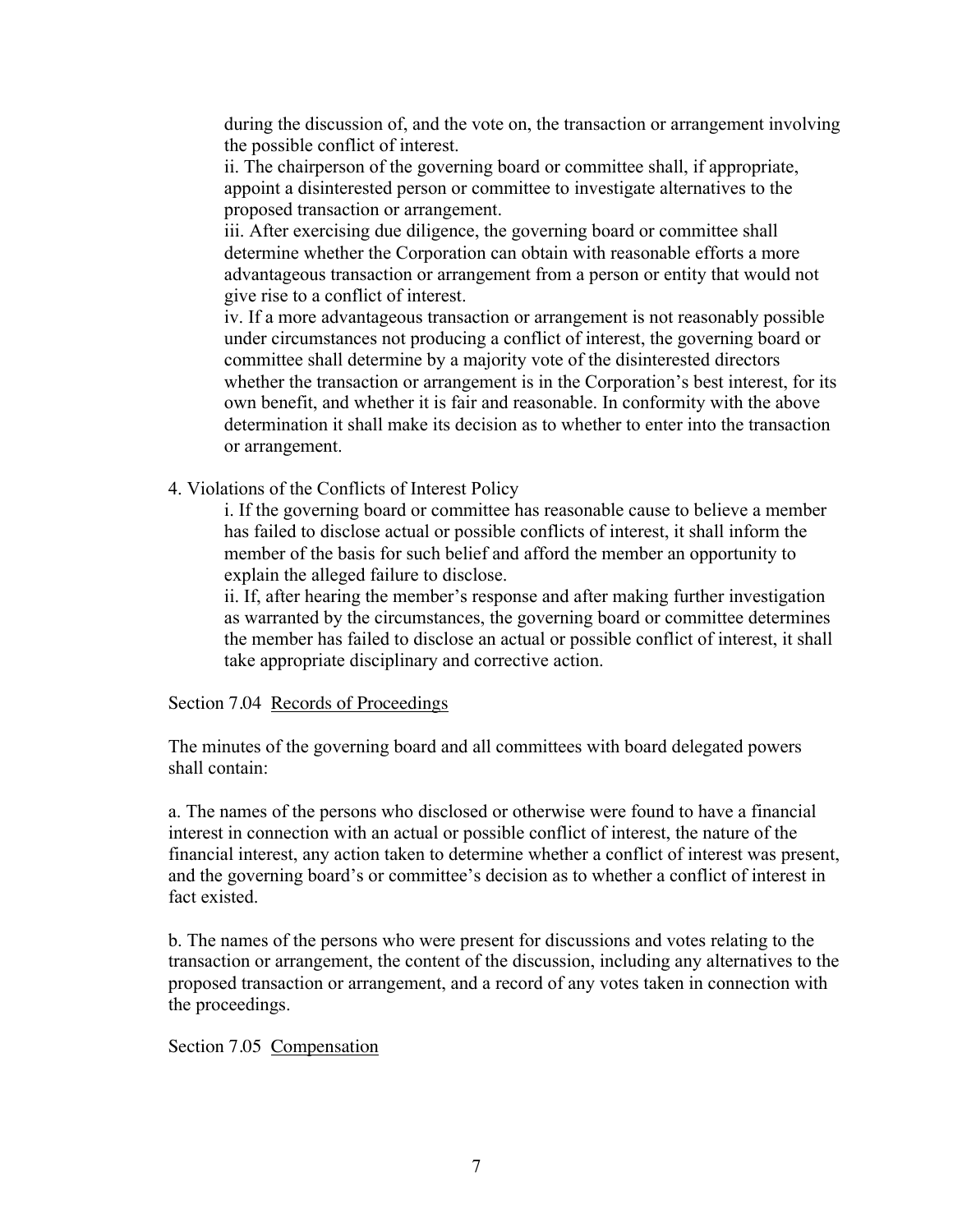a. A voting member of the governing board who receives compensation, directly or indirectly, from the Corporation for services is precluded from voting on matters pertaining to that member's compensation.

b. A voting member of any committee whose jurisdiction includes compensation matters and who receives compensation, directly or indirectly, from the Corporation for services is precluded from voting on matters pertaining to that member's compensation.

c. No voting member of the governing board or any committee whose jurisdiction includes compensation matters and who receives compensation, directly or indirectly, from the Corporation, either individually or collectively, is prohibited from providing information to any committee regarding compensation.

Section 7.06 Annual Statements Each director, principal officer and member of a committee with governing board delegated powers shall annually sign a statement which affirms such person:

- a. Has received a copy of the conflicts of interest policy,
- b. Has read and understands the policy,
- c. Has agreed to comply with the policy, and

d. Understands the Corporation is charitable and in order to maintain its federal tax exemption it must engage primarily in activities which accomplish one or more of its taxexempt purposes.

Section 7.07 Periodic Reviews To ensure the Corporation operates in a manner consistent with charitable purposes and does not engage in activities that could jeopardize its tax-exempt status, periodic reviews shall be conducted. The periodic reviews shall, at a minimum, include the following subjects:

a. Whether compensation arrangements and benefits are reasonable, based on competent survey information and the result of arm's length bargaining.

b. Whether partnerships, joint ventures, and arrangements with management organizations conform to the Corporation's written policies, are properly recorded, reflect reasonable investment or payments for goods and services, further charitable purposes and do not result in inurement, impermissible private benefit or in an excess benefit transaction.

Section 7.08 Use of Outside Experts When conducting the periodic reviews as provided for in Section 7, the Corporation may, but need not, use outside advisors. If outside experts are used, their use shall not relieve the governing board of its responsibility for ensuring periodic reviews are conducted.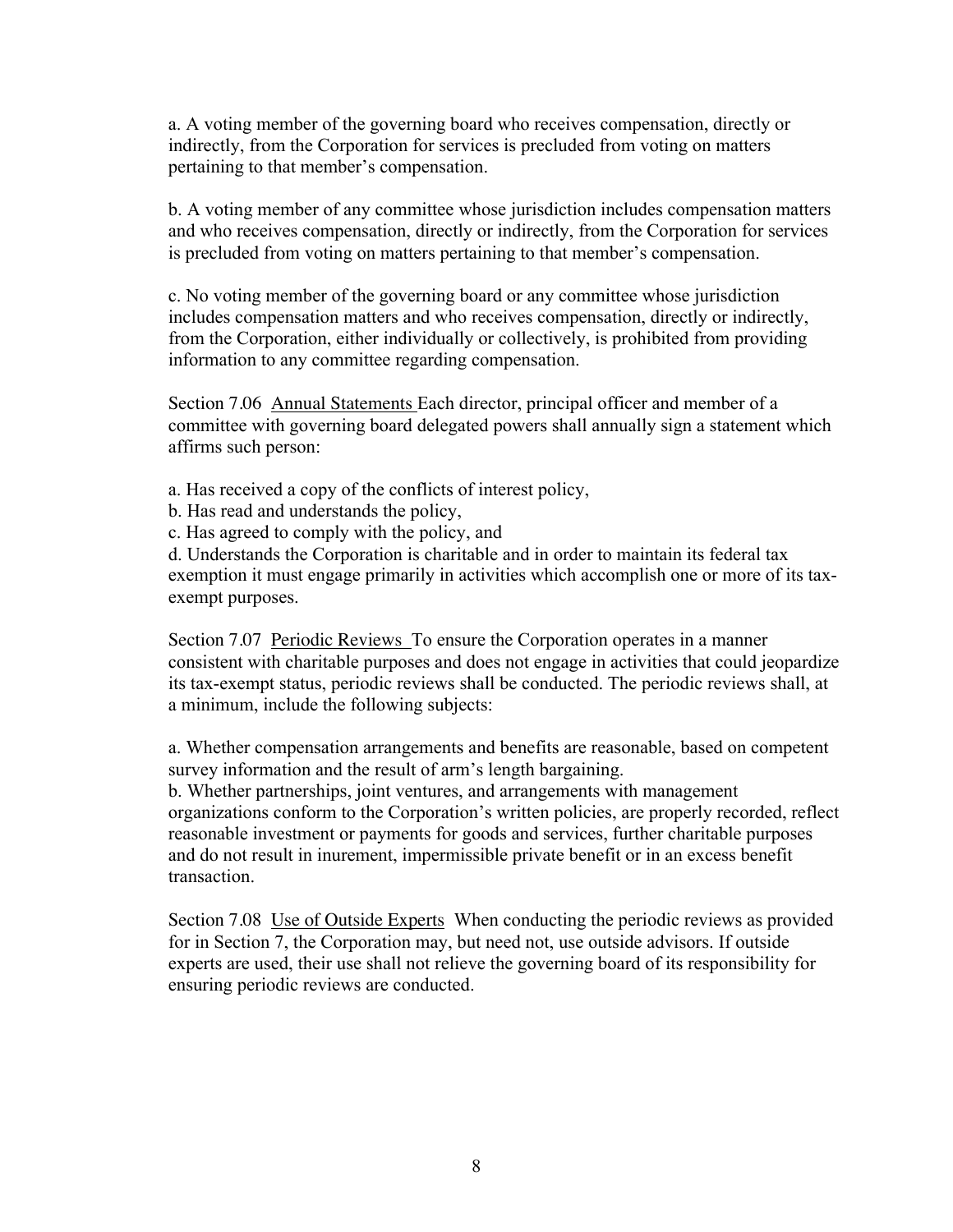### Article 8.

### Indemnification

Section 8.01 Indemnity Under Law. The Corporation shall indemnify and advance the expenses of each person to the full extent permitted by law.

Section 8.02 Additional Indemnification. (a) The Corporation hereby agrees to hold harmless and indemnify each of its Directors, Officers, employees and agents (the "Indemnitee") from and against, and to reimburse the Indemnitee for, any and all judgments, fines, liabilities, amounts paid in settlement and reasonable expenses, including attorneys' fees actually and necessarily incurred, as a result of or in connection with any threatened, pending or completed action, suit or proceeding, whether civil, criminal, administrative or investigative, other than one by or in the right of the Corporation to procure a judgment in its favor, including an action, suit or proceeding by or in the right of any other corporation of any type or kind, domestic or foreign, or any partnership, joint venture, trust, employee benefit plan or other enterprise for which the Indemnitee served in any capacity at the request of the Corporation, to which the Indemnitee is, was or at any time becomes a party, or is threatened to be made a party, or as a result of or in connection with any appeal therein, by reason of the fact that the Indemnitee is, was or at any time becomes a Director or Officer of the Corporation, or is or was serving or at any time serves such other corporation, partnership, joint venture, trust, employee benefit plan or other enterprise in any capacity, whether arising out of any breach of the Indemnitee's fiduciary duty as a Director, Officer, employee or agent of such other corporation, partnership, joint venture, trust, employee benefit plan or other enterprise under any state or federal law or otherwise; provided, however, that no indemnity pursuant to this Section 2 shall be paid by the Corporation (i) if a judgment or other final adjudication adverse to the Indemnitee establishes that the Indemnitee's acts were committed in bad faith or were the result of active and deliberate dishonesty and were material to the cause of action so adjudicated, or that the Indemnitee personally gained in fact a financial profit or other advantage to which the Indemnitee was not legally entitled; or (ii) if a final judgment by a court having jurisdiction in the matter shall determine that such indemnification is not lawful. The termination of any such civil or criminal action or proceeding by judgment, order, settlement, conviction, or upon a plea of nolo contendere or its equivalent, shall not, of itself, create any presumption that the Indemnitee acted in bad faith and/or was dishonest.

(b) The obligation of the Corporation to indemnify contained herein shall continue during the period the Indemnitee serves as a Director, Officer, employee or agent of the Corporation and shall continue thereafter so long as the Indemnitee shall be subject to any possible claim or threatened, pending or completed action, suit or proceeding, whether civil, criminal, administrative or investigative, by reason of the fact that the Indemnitee was a Director or Officer of the Corporation or served at the request of the Corporation in any capacity for any other corporation, partnership, joint venture, trust, employee benefit plan or other enterprise.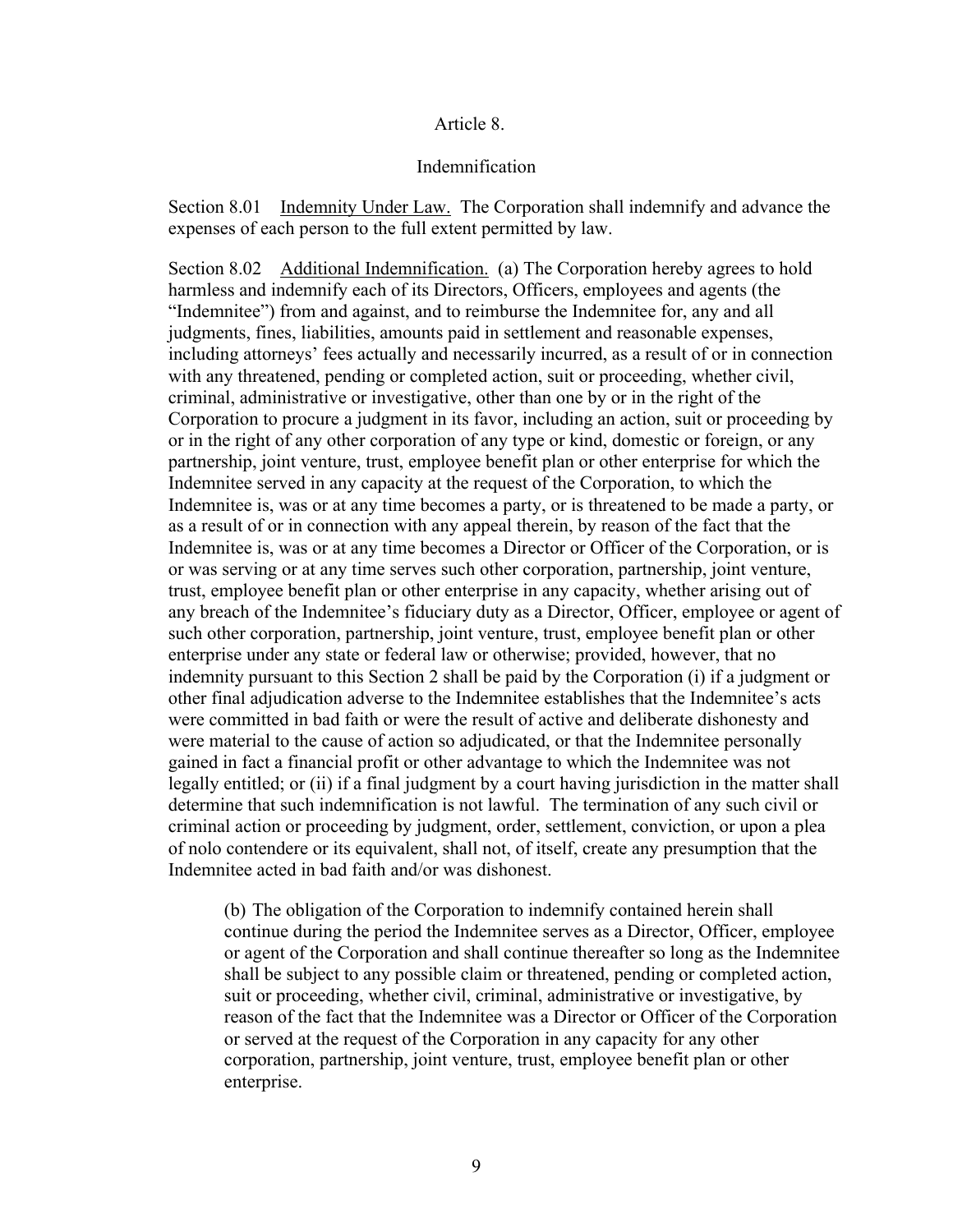(c) Promptly after receipt by the Indemnitee of notice of the commencement of any action, suit or proceeding, the Indemnitee will, if a claim in respect thereof is to be made against the Corporation under this Section 2, notify the Corporation of the commencement thereof; but the omission so to notify the Corporation will not relieve it from any liability which it may have to the Indemnitee otherwise than under this Section 2. With respect to any such action, suit or proceeding as to which the Indemnitee notifies the Corporation of the commencement thereof:

(i) The Corporation will be entitled to participate therein at its own expense; and,

(ii) Except as otherwise provided in the last sentence of this subpart ii, to the extent that it may wish, the Corporation jointly with any other indemnifying party similarly notified will be entitled to assume the defense thereof, with counsel satisfactory to the Indemnitee. After notice from the Corporation to the Indemnitee of its election so to assume the defense thereof, the Corporation will not be liable to the Indemnitee under this Section 2 for any legal or other expenses subsequently incurred by the Indemnitee in connection with the defense thereof other than reasonable costs of investigation or as otherwise provided in the last sentence of this subpart ii. The Indemnitee shall have the right to employ his or her own counsel in such action, suit or proceeding but the fees and expenses of such counsel incurred after notice from the Corporation of its assumption of the defense thereof shall be at the expense of the Indemnitee unless (A) the employment of counsel by the Indemnitee has been authorized by the Corporation in connection with the defense of such action, (B) the Indemnitee shall have reasonably concluded that there may be a conflict of interest between the Corporation and the Indemnitee in the conduct of the defense of such action, or (C) the Corporation shall not in fact have employed counsel to assume the defense of such action, in each of which cases the fees and expenses of counsel for the Indemnitee shall be borne by the Corporation (it being understood, however, that the Corporation shall not be liable for the expenses of more than one counsel for the Indemnitee in connection with any action or separate but similar or related actions in the same jurisdiction arising out of the same general allegations or circumstances). The Corporation shall not be entitled to assume the defense of any action, suit or proceeding brought by or on behalf of the Corporation or as to which the Indemnitee shall have made the conclusion provided for in clause (B) of the preceding sentence of this subpart ii.

(iii) Anything in this Section 2 to the contrary notwithstanding, the Corporation shall not be liable to indemnify the Indemnitee under this Section 2 for any amounts paid in settlement of any action or claim effected without its written consent. The Corporation shall not settle any action or claim in any manner which would impose any penalty or limitation on the Indemnitee without the Indemnitee's written consent.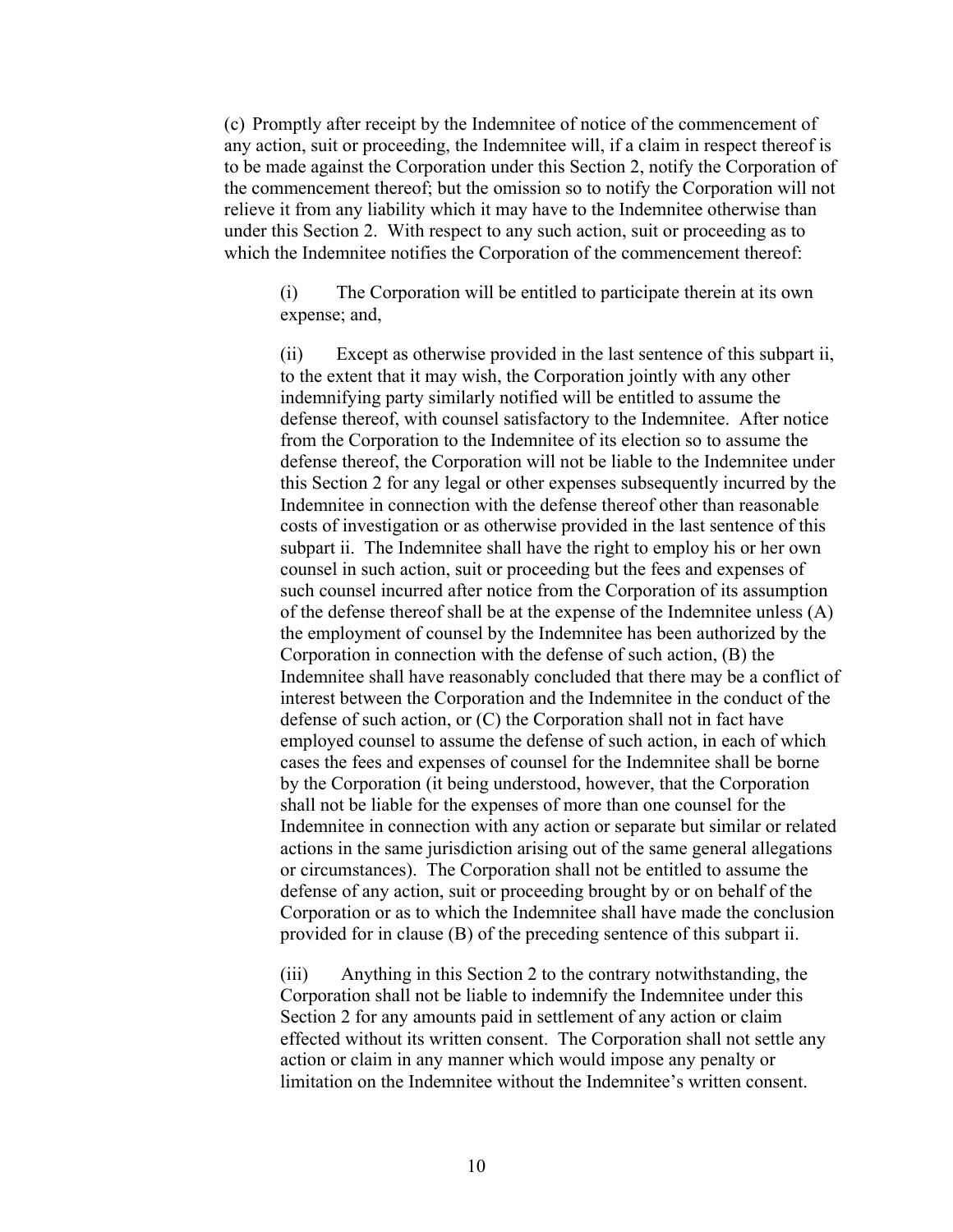Neither the Corporation nor any such person will unreasonably withhold their consent to any proposed settlement.

(d) In the event of any threatened or pending action, suit or proceeding which may give rise to a right of indemnification from the Corporation to the Indemnitee pursuant to this Section 2, the Corporation shall pay, on demand, in advance of the final disposition thereof, expenses incurred by the Indemnitee in defending such action, suit or proceeding, other than those expenses for which the Indemnitee is not entitled to indemnification pursuant to clause (ii) of the proviso to part (a) of this Section 2 or part (b) of this Section 2. The Corporation shall make such payments upon receipt of (i) a written request made by the Indemnitee for payment of such expenses, (ii) an undertaking by or on behalf of the Indemnitee to repay such amount if it shall ultimately be determined that he or she is not entitled to be indemnified by the Corporation hereunder, and (iii) evidence satisfactory to the Corporation as to the amount of such expenses. The Indemnitee's written certification together with a copy of the statement paid or to be paid by the Indemnitee shall constitute satisfactory evidence as to the amount of such expenses.

(e) The rights to indemnification and advancement of expenses granted to the Indemnitee under this Section 2 shall not be deemed exclusive, or in limitation of any other rights to which the Indemnitee may now or hereafter be entitled under the Corporation's Certificate of Incorporation or otherwise under the Corporation's By-Laws, as now in effect or as hereafter amended, any agreement, any vote of members or Directors, any applicable law, or otherwise.

Section 8.03 Limitation. No amendment, modification or rescission of this Article VIII shall be effective to limit any person's right to indemnification with respect to any alleged cause of action that accrues or other incident or matter that occurs prior to the date on which such modification, amendment or rescission is adopted.

Article 9.

### **Dissolution**

The Corporation may be dissolved only upon adoption of a plan of dissolution and distribution of assets by the Board that is consistent with the Certificate of Incorporation and with State law.

### Article 10.

#### **Amendments**

These By-Laws may be altered, amended, added to or repealed at any meeting of the Board called for that purpose by the vote of a majority of the Directors then in office.